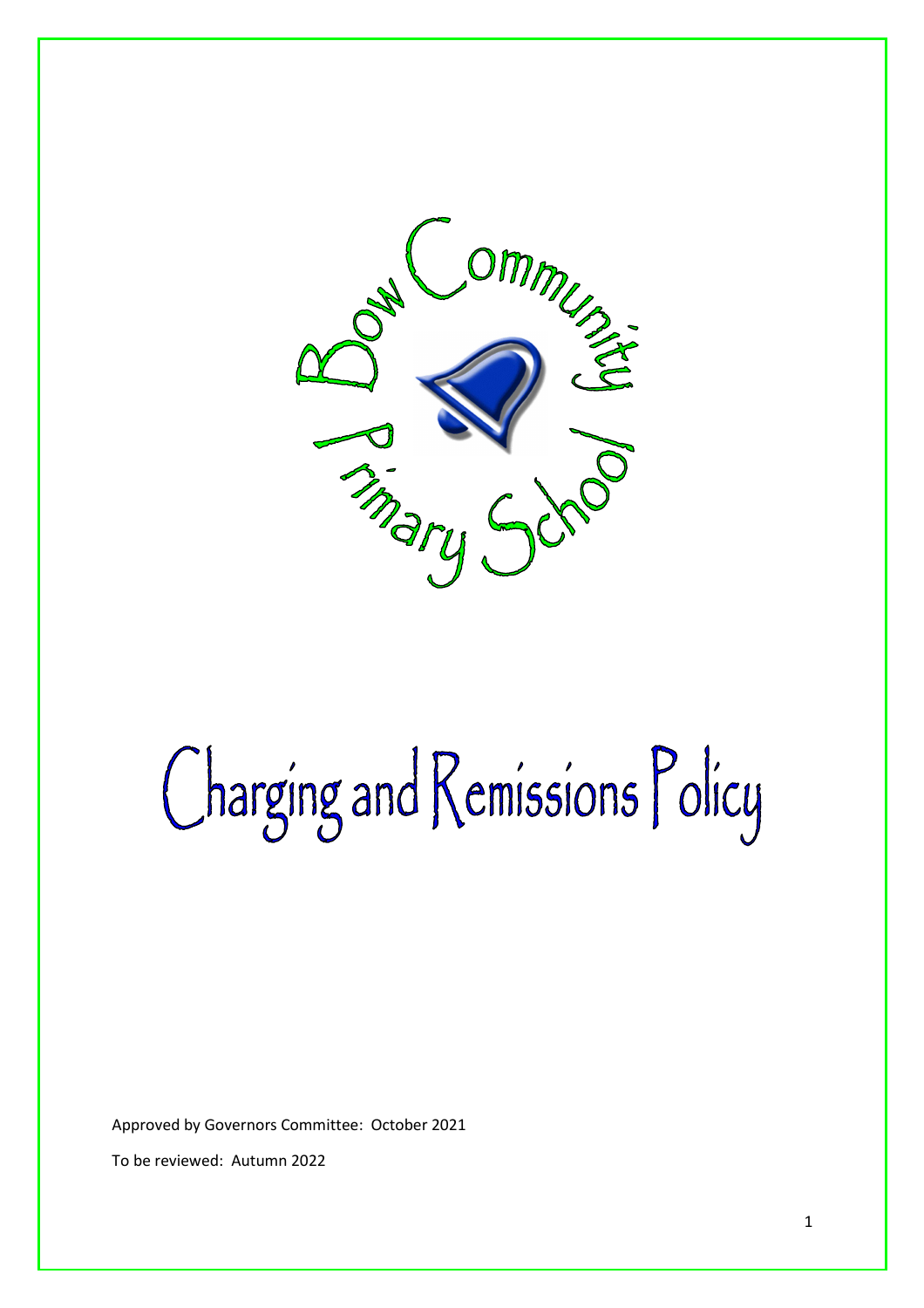# CHARGING AND REMISSIONS POLICY

#### **Introduction**

The purpose of the policy is to ensure that there is clarity over those items which the school will provide free of charge and for those items where there may be a charge.

The policy has been informed by the LA policy and the DfES guidance and complements the school's inclusion and equal opportunities policies.

# **Definition**

The standard school day is defined as: 8:55am to 3:30pm.

## **Responsibilities**

The Headteacher will ensure that staff are familiar with and correctly apply the policy.

The Governors will review the policy annually.

#### **Policy statement**

During the school day all activities that are a necessary part of the National Curriculum plus religious education will be provided free of charge. This includes any materials, equipment and transport to take pupils between the school and the activity. It excludes charges made for teaching an individual pupil or groups of up to four pupils to play a musical instrument. Unless the teaching is an essential part of either the National Curriculum or a public examination syllabus being followed by the pupil(s), we will make a charge.

Voluntary contributions may be sought for activities during the school day which entail additional costs, for example field trips, some sport related activities and day trips for gifted, able and talented pupils.

In these circumstances no pupil will be prevented from participating because his/her parents cannot or will not make a contribution. If insufficient funds are available it maybe necessary to curtail or cancel activities

# **Optional activities outside of the school day**

We will charge for optional, extra activities provided outside of the school day, for example football club, theatre visit. Such activities are not part of the National Curriculum or religious education nor are they part of an examination syllabus.

# **Education partly during the school day**

If a non-residential activity happens partly inside the school day and partly outside of it, there will be no charge if most of the time to be spent on the activity falls within the school day. Conversely, if the bigger proportion of time spent falls outside of the normal school day, charges will be made. When such activities are arranged parents will be told how the charges were calculated

# **Residential**

Charges will be made for board, lodging and transportation, except for pupils whose parents are in receipt of eligible benefits.

For those pupils in receipt of Pupil Premium, the cost of board and lodging will be covered through the pupil premium money. Transportation costs will be covered via parental contribution.